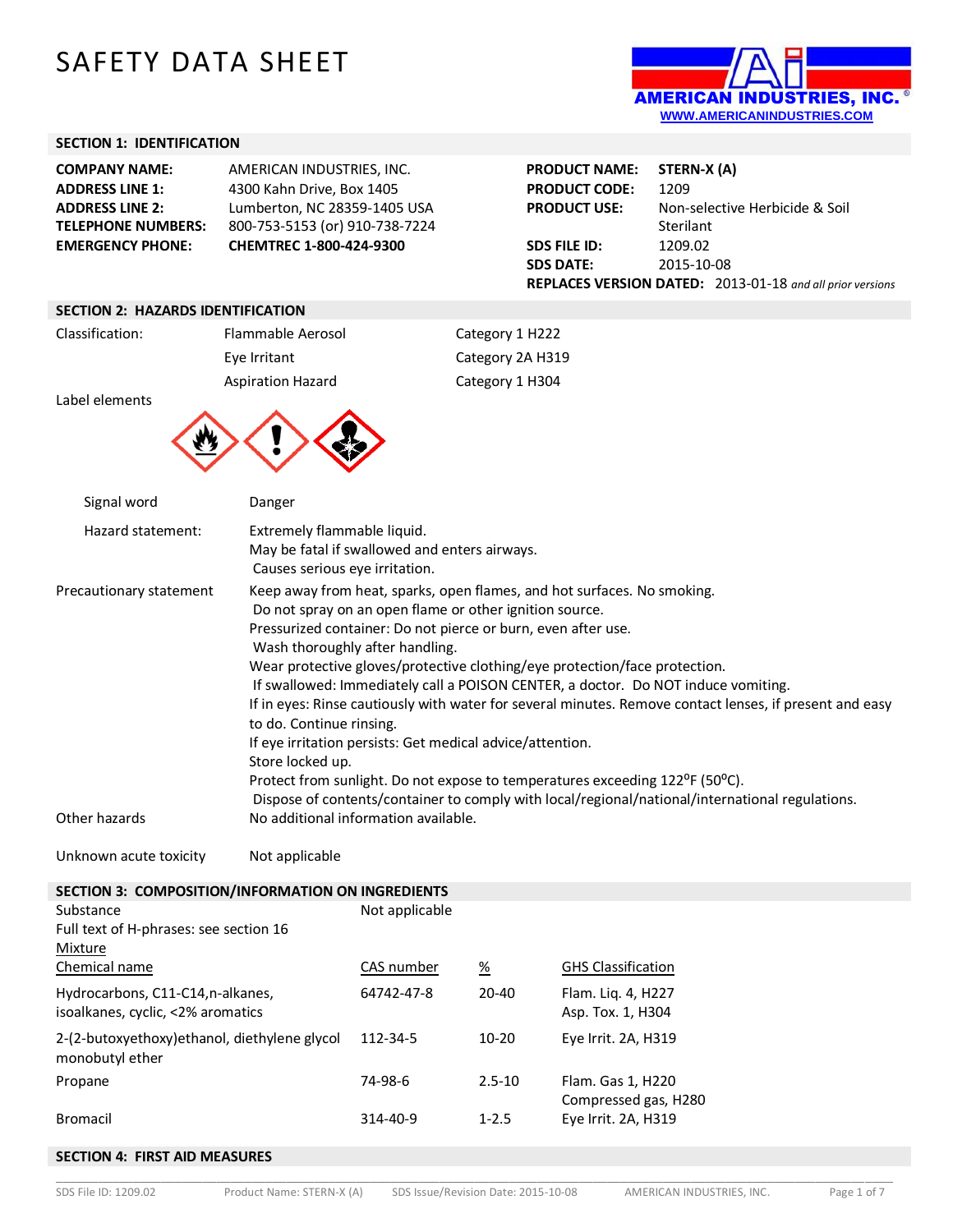| General                                             | Ensure that medical personnel are aware of the material(s) involved, and take precautions to protect<br>themselves.                                                                                                                                                                                                                                                                                                                                           |
|-----------------------------------------------------|---------------------------------------------------------------------------------------------------------------------------------------------------------------------------------------------------------------------------------------------------------------------------------------------------------------------------------------------------------------------------------------------------------------------------------------------------------------|
| Inhalation                                          | Move the affected person away from the contaminated area and into fresh air. Respiratory problems:<br>consult a doctor/medical service                                                                                                                                                                                                                                                                                                                        |
| Skin contact                                        | Take off contaminated clothing. Rinse skin with water/shower. If skin irritation or rash occurs:<br>Get medical advice/attention.                                                                                                                                                                                                                                                                                                                             |
| Eye contact                                         | Rinse immediately with plenty of water for 15I minutes. Remove contact lenses, if present and easy to<br>do. Continue rinsing. Call a physician immediately                                                                                                                                                                                                                                                                                                   |
| Ingestion                                           | Rinse mouth. Call a poison center or a doctor if you feel unwell. Do NOT induce vomiting.                                                                                                                                                                                                                                                                                                                                                                     |
| Symptoms/injuries                                   | May be fatal if swallowed and enters airways.                                                                                                                                                                                                                                                                                                                                                                                                                 |
| Symptoms/injuries after<br>inhalation               | No effects known.                                                                                                                                                                                                                                                                                                                                                                                                                                             |
| Symptoms/injuries after<br>skin contact             | Repeated exposure may cause skin dryness or cracking.                                                                                                                                                                                                                                                                                                                                                                                                         |
| Symptoms/injuries after<br>eye contact              | Direct contact with the eyes is likely irritating.                                                                                                                                                                                                                                                                                                                                                                                                            |
| Symptoms/injuries after<br>ingestion                | May be fatal if swallowed and enters airways.                                                                                                                                                                                                                                                                                                                                                                                                                 |
| Special treatment needed                            | Treat symptomatically. Symptoms may be delayed.                                                                                                                                                                                                                                                                                                                                                                                                               |
| <b>SECTION 5: FIRE-FIGHTING MEASURES</b>            |                                                                                                                                                                                                                                                                                                                                                                                                                                                               |
| Suitable extinguishing<br>media                     | Alcohol-resistant foam. Water fog. Dry chemical powder, Carbon dioxide.                                                                                                                                                                                                                                                                                                                                                                                       |
| Unsuitable extinguishing<br>media                   | Do not use a water jet since it may cause the fire to spread.                                                                                                                                                                                                                                                                                                                                                                                                 |
| Fire hazard                                         | Under fire conditions closed containers may rupture or explode. Extremely flammable aerosol.                                                                                                                                                                                                                                                                                                                                                                  |
| Explosion hazard                                    | Contents under pressure. Pressurized container: May burst if heated.                                                                                                                                                                                                                                                                                                                                                                                          |
| Reactivity                                          | The product is non-reactive under normal conditions of use, storage and transport. Upon combustion:<br>CO and CO2 are formed.                                                                                                                                                                                                                                                                                                                                 |
| Firefighting instructions                           | Move containers away from the fire area if this can be done without risk. Use water spray or fog for<br>cooling exposed containers. For massive fire I cargo area, use unmanned hose holder or monitor<br>nozzles, if possible. If not, withdraw and let fire burn pout.                                                                                                                                                                                      |
| <b>SECTION 6: ACCIDENTAL RELEASE MEASURES</b>       |                                                                                                                                                                                                                                                                                                                                                                                                                                                               |
| <b>General measures</b>                             | Evacuate unnecessary personnel. Stay upwind/keep distance from source. Gas is denser than air. May<br>accumulate in low areas e.g. close to the ground. Eliminate very possible source of ignition. Isolate<br>from fire, if possible without unnecessary risk.                                                                                                                                                                                               |
| Protective equipment for<br>non-emergency personnel | Do not enter without appropriate protective equipment. DO NOT touch spilled material.                                                                                                                                                                                                                                                                                                                                                                         |
| Emergency procedures for<br>non-emergency personnel | Ventilate the area thoroughly, especially low lying areas (basements, work pits etc.). Advice local<br>authorities if considered necessary.                                                                                                                                                                                                                                                                                                                   |
| Emergency procedures for<br>emergency responders    | No additional information available.                                                                                                                                                                                                                                                                                                                                                                                                                          |
| <b>Environmental precautions</b>                    | Prevent runoff from entering drains, sewers or waterways. .Avoid release to the environment.                                                                                                                                                                                                                                                                                                                                                                  |
| Methods for containment                             | Eliminate every possible source of ignition. Keep combustibles (wood, paper, oil, etc.) away from<br>spilled material. Stop leak if safe to do so. Move the cylinder to a safe and open area if the leak is<br>irreparable. Isolate area until gas has dispersed. Prevent the product from entering drains or confined<br>areas. For further information refer to section 8 Exposure-controls/personal protection. Use water<br>spray to disperse the vapors. |

Methods for cleaning up Take up liquid spill into absorbent material.

\_\_\_\_\_\_\_\_\_\_\_\_\_\_\_\_\_\_\_\_\_\_\_\_\_\_\_\_\_\_\_\_\_\_\_\_\_\_\_\_\_\_\_\_\_\_\_\_\_\_\_\_\_\_\_\_\_\_\_\_\_\_\_\_\_\_\_\_\_\_\_\_\_\_\_\_\_\_\_\_\_\_\_\_\_\_\_\_\_\_\_\_\_\_\_\_\_\_\_\_\_\_\_\_\_\_\_\_\_\_\_\_\_\_\_\_\_\_\_\_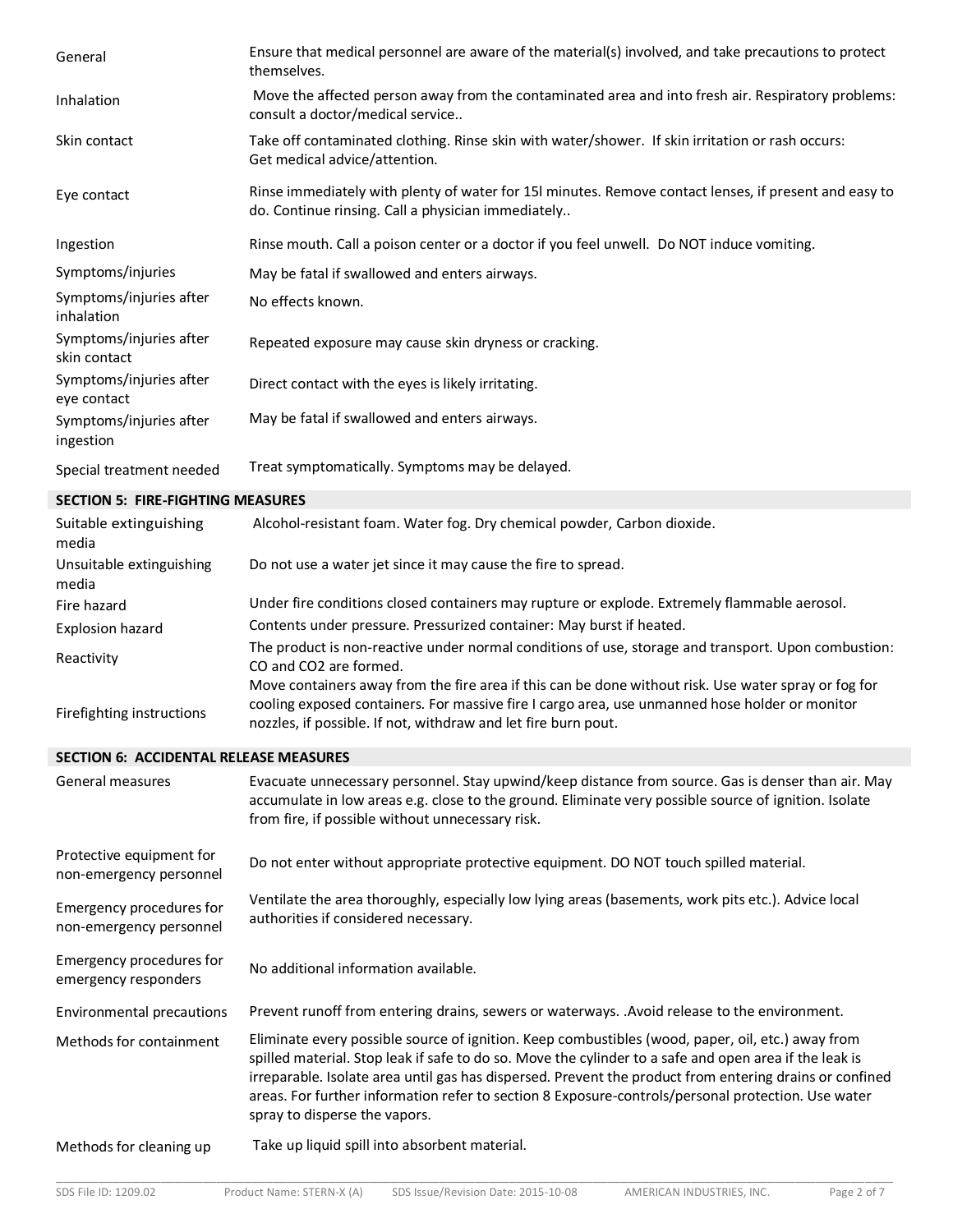## **SECTION 7: HANDLING AND STORAGE**

| Additional hazards when<br>processed                                                | Pressurized container: Do not pierce or burn, even after use.                                                                                                                                                                                                                                                                                                                                                                                                                                                                                                              |                      |
|-------------------------------------------------------------------------------------|----------------------------------------------------------------------------------------------------------------------------------------------------------------------------------------------------------------------------------------------------------------------------------------------------------------------------------------------------------------------------------------------------------------------------------------------------------------------------------------------------------------------------------------------------------------------------|----------------------|
| Precautions for safe<br>handling                                                    | Do not use if spray button is missing or defective. Do not spray on a naked flame or any incandescent<br>material. Do not smoke while handling product. Do not cut, weld, solder, drill, grind, or expose<br>containers to eat, flame sparks, or other sources of ignition. Handling this product may result in<br>electrostatic accumulation. Use proper grounding procedures. Do not re-use empty containers. Avoid<br>breathing dust, fume, gas, mist, spray, vapors. Use only outdoors or in a well ventilated area. Use<br>personal protective equipment as required. |                      |
| Hygiene measures                                                                    | Use good personal hygiene practices.                                                                                                                                                                                                                                                                                                                                                                                                                                                                                                                                       |                      |
| <b>Technical measures</b>                                                           | Pressurized container. Do not puncture, incinerate or crush. Take precautionary measures against<br>static discharge.                                                                                                                                                                                                                                                                                                                                                                                                                                                      |                      |
| Storage conditions                                                                  | Protect from sunlight. Do not expose to temperatures exceeding 122 <sup>o</sup> F (50 <sup>o</sup> C). Refrigerate.                                                                                                                                                                                                                                                                                                                                                                                                                                                        |                      |
| Incompatible products                                                               | Strong oxidizing agents.                                                                                                                                                                                                                                                                                                                                                                                                                                                                                                                                                   |                      |
| Incompatible materials                                                              | Heat sources. Sources of ignition.                                                                                                                                                                                                                                                                                                                                                                                                                                                                                                                                         |                      |
| Heat-ignition                                                                       | KEEP SUBSTANCE AWAY FROM: Ignition sources. Heat sources.                                                                                                                                                                                                                                                                                                                                                                                                                                                                                                                  |                      |
| Storage area                                                                        | Aerosol 3.                                                                                                                                                                                                                                                                                                                                                                                                                                                                                                                                                                 |                      |
|                                                                                     | SECTION 8: EXPOSURE CONTROLS/PERSONAL PROTECTION                                                                                                                                                                                                                                                                                                                                                                                                                                                                                                                           |                      |
| Component                                                                           | <b>ACGIH TWA (ppm)</b>                                                                                                                                                                                                                                                                                                                                                                                                                                                                                                                                                     | OSHA PEL (TWA) (ppm) |
| Propane (74-98-6)                                                                   | 1000 ppm                                                                                                                                                                                                                                                                                                                                                                                                                                                                                                                                                                   | 1000 ppm             |
| 2-(2-butoxyethoxy) ethanol,<br>diethylene glycol<br>monobutyl ether<br>$(112-34-5)$ | 10 ppm                                                                                                                                                                                                                                                                                                                                                                                                                                                                                                                                                                     |                      |
| Bromacil (314-40-9)                                                                 | 10mg/m <sup>3</sup>                                                                                                                                                                                                                                                                                                                                                                                                                                                                                                                                                        |                      |
| Personal protective<br>equipment                                                    | Gloves. Protective clothing. Safety glasses. Use appropriate personal protective equipment when risk<br>assessment indicates this is necessary.                                                                                                                                                                                                                                                                                                                                                                                                                            |                      |
| Hand protection                                                                     | Protective gloves.                                                                                                                                                                                                                                                                                                                                                                                                                                                                                                                                                         |                      |
| Eye protection                                                                      | Chemical goggles or safety glasses.                                                                                                                                                                                                                                                                                                                                                                                                                                                                                                                                        |                      |
| Skin and body protection                                                            | Wear suitable protective clothing.                                                                                                                                                                                                                                                                                                                                                                                                                                                                                                                                         |                      |
| Respiratory protection                                                              | If permissible levers are exceeded use NIOSH mechanical filter/organic vapor cartridge or an air<br>supplied respirator.                                                                                                                                                                                                                                                                                                                                                                                                                                                   |                      |
| Thermal hazard protection                                                           | Use appropriate personal protective equipment when risk assessment indicates this is necessary.                                                                                                                                                                                                                                                                                                                                                                                                                                                                            |                      |
|                                                                                     |                                                                                                                                                                                                                                                                                                                                                                                                                                                                                                                                                                            |                      |

Consumer exposure controls When using do not smoke. Use good personal hygiene practices. Take off contaminated clothing and wash before reuse. Wash hands and other exposed areas with mild soap and water before eat, drink or smoke and when leaving work.

#### **SECTION 9: PHYSICAL AND CHEMICAL PROPERTIES**

| Physical state        | Gas                                            |
|-----------------------|------------------------------------------------|
| Appearance            | Aerosol. Liquid.                               |
| Odor                  | Mild hydrocarbon odor.                         |
| Odor threshold        | No data available                              |
| рH                    | No data available                              |
| Melting point         | No data available                              |
| Boiling point         | No data available                              |
| <b>Freezing Point</b> | No data available                              |
| Flash point           | $-156$ <sup>o</sup> F ( $-104$ <sup>o</sup> C) |
|                       |                                                |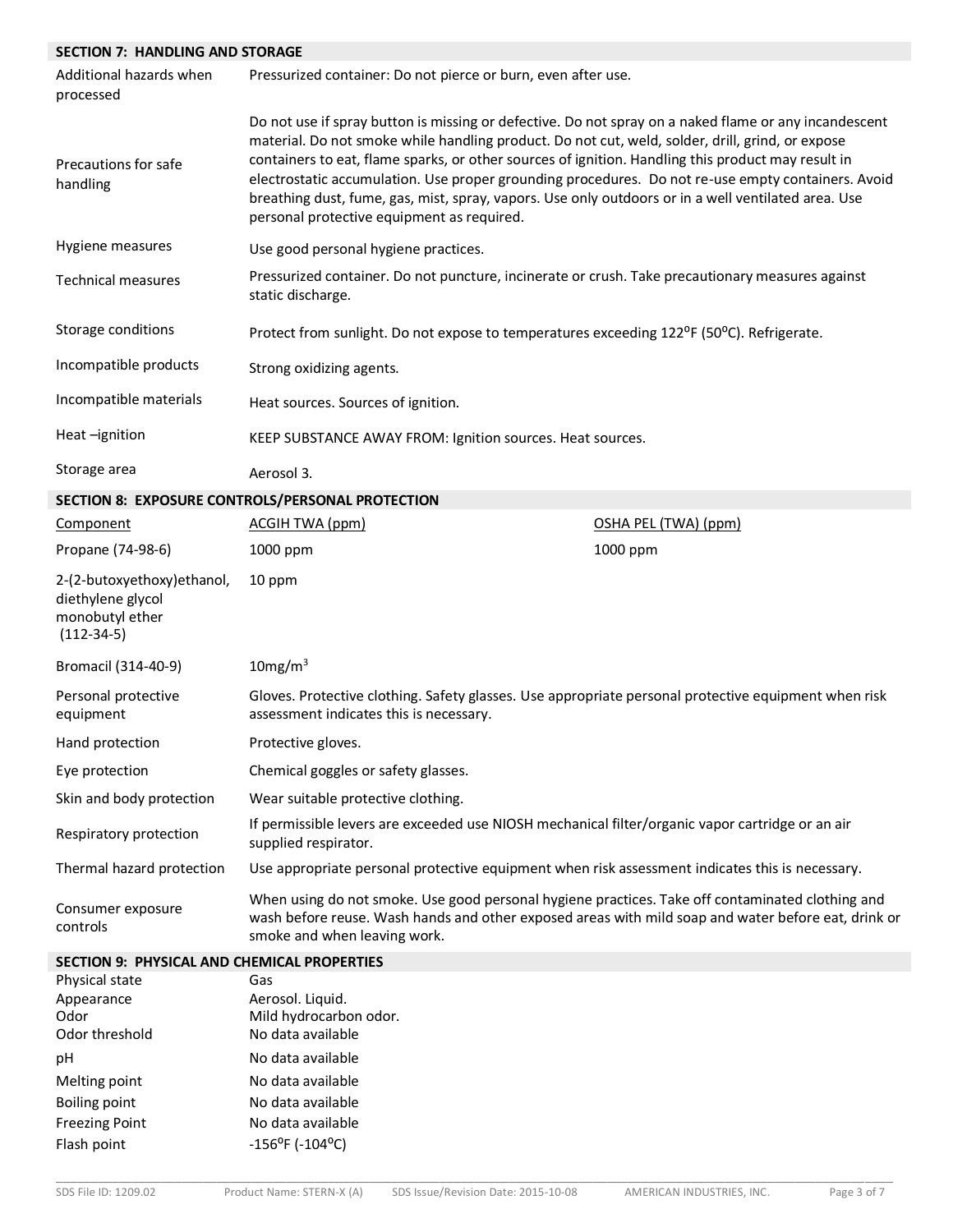| Relative evaporation rate<br>(butyl acetate=1) | No data available                   |
|------------------------------------------------|-------------------------------------|
| Flammability (solid, gas)                      | No data available                   |
| <b>Explosion limits</b>                        | No data available                   |
| <b>Explosive properties</b>                    | No data available.                  |
| Oxidizing properties                           | No data available                   |
| Vapor pressure                                 | No data available                   |
| Relative density                               | No data available                   |
| Relative vapor density at<br>20°C (68°F)       | No data available                   |
| Specific gravity/density                       | 0.788 g/ml estimated                |
| Solubility in Water                            | Not determined.                     |
| Log Pow                                        | No data available                   |
| Log Kow                                        | No data available                   |
| Auto-ignition temperature                      | No data available                   |
| Decomposition<br>temperature                   | No data available                   |
| Viscosity                                      | No data available                   |
| Viscosity, kinematic                           | No data available                   |
| Viscosity, dynamic<br>VOC content              | No data available<br>Not determined |

#### **SECTION 10: STABILITY AND REACTIVITY**

| Reactivity                          | This product is non-reactive under normal conditions of use, storage and transport. Upon combustion:<br>CO and CO2 are formed.                 |
|-------------------------------------|------------------------------------------------------------------------------------------------------------------------------------------------|
| Chemical stability                  | Stable under normal conditions.                                                                                                                |
| Conditions to avoid                 | Aerosol containers are unstable at temperatures above 120 <sup>o</sup> F (49 <sup>o</sup> C). Avoid temperatures exceeding<br>the flash point. |
| Incompatibility                     | Oxidizing agents. Chlorine. Fluorine. Nitrates.                                                                                                |
| Hazardous decomposition<br>products | Under normal conditions of storage and use, hazardous decomposition products should not be<br>produced.                                        |
| Possible hazardous<br>reactions     | Hazardous polymerization does not occur.                                                                                                       |

#### **SECTION 11: TOXICOLOGICAL INFORMATION**

| 95511011 11. TOMCOEOGICAE INTONITATION          | Not classified.                                                                                        |                                                                                                                   |
|-------------------------------------------------|--------------------------------------------------------------------------------------------------------|-------------------------------------------------------------------------------------------------------------------|
| Acute toxicity                                  |                                                                                                        |                                                                                                                   |
| Hydrocarbons, C11-C14,                          | LD50 dermal rabbit                                                                                     | >5000 mg/kg body weight(Rabbit; Literature)                                                                       |
| n-alkanes, isoalkanes,<br>cyclic, <2% aromatics |                                                                                                        |                                                                                                                   |
| $(64742 - 47 - 8)$                              |                                                                                                        |                                                                                                                   |
| Bromacil (314-40-9)                             | LD50 oral rat<br>LD50 dermal rat<br>LD50 dermal rabbit<br>LC50 inhalation rat (mg/l)<br>ATE CLP (oral) | 5200 mg/kg (Rat)<br>>2500 mg/kg (Rat)<br>>5000 mg/kg (Rabbit)<br>>4.8 mg/l/4h (Rat)<br>5200.000 mg/kg body weight |
| <b>Skin</b><br>corrosion/irritation             | Not classified                                                                                         |                                                                                                                   |
| Serious eye<br>damage/irritation                | Causes serious eye irritation.                                                                         |                                                                                                                   |
| Respiratory or skin                             | Not classified.                                                                                        |                                                                                                                   |
|                                                 |                                                                                                        |                                                                                                                   |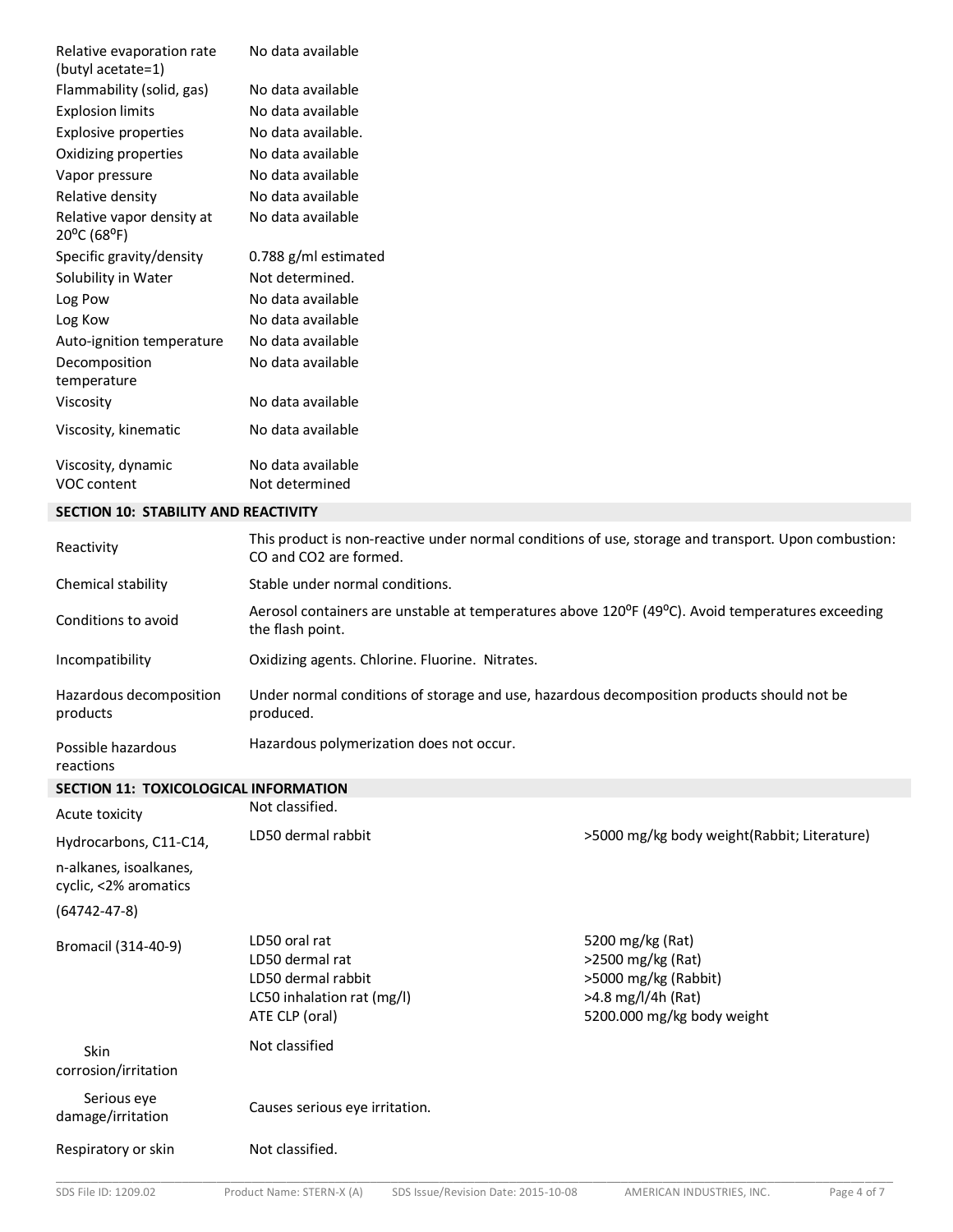### sensitization

| Germ cell mutagenicity                                    | Not classified.                                                            |                                                                                                                                |  |
|-----------------------------------------------------------|----------------------------------------------------------------------------|--------------------------------------------------------------------------------------------------------------------------------|--|
| Carcinogenicity                                           | Not classified.                                                            |                                                                                                                                |  |
| Reproductive toxicity                                     | Not classified.                                                            |                                                                                                                                |  |
| Specific target organ<br>toxicity (single exposure)       | Not classified.                                                            |                                                                                                                                |  |
| Specific target organ<br>toxicity (repeated<br>exposure)  | Not classified.                                                            |                                                                                                                                |  |
| Aspiration hazard                                         | May be fatal if swallowed and enters airways.                              |                                                                                                                                |  |
| Potential adverse human<br>health effects and<br>symptoms | Dizziness. Direct contact with the eyes is likely irritating.              |                                                                                                                                |  |
| Symptoms/injuries after<br>inhalation                     | No effects known.                                                          |                                                                                                                                |  |
| Symptoms/injuries after<br>skin contact                   | Repeated exposure may cause skin dryness or cracking.                      |                                                                                                                                |  |
| Symptoms/injuries after<br>eye contact                    | Direct contact with the eyes is likely irritating.                         |                                                                                                                                |  |
| Symptoms/Injuries after<br>ingestion                      | May be fatal if swallowed and enters airways.                              |                                                                                                                                |  |
| Likely routes of exposure                                 | Skin and eyes contact.                                                     |                                                                                                                                |  |
| SECTION 12: ECOLOGICAL INFORMATION                        |                                                                            |                                                                                                                                |  |
| Toxicity                                                  |                                                                            |                                                                                                                                |  |
| Hydrocarbons, C11-C14,                                    | LC50 fish 1                                                                | >100 mg/l (Pisces)                                                                                                             |  |
| n-alkanes, isoalkanes,<br>cyclic, <2% aromatics           | EC50 Daphnia 1<br>Threshold limit algae 1                                  | >100 mg/l (Invertebrata)<br>>100 mg/l (Algae)                                                                                  |  |
| $(64742 - 47 - 8)$                                        |                                                                            |                                                                                                                                |  |
| Bromacil (314-40-9)                                       | LC50 fish 1<br>LC50 fish 2<br>Threshold limit other aquatic<br>organisms 1 | 75 mg/l 48 h; Salmo gairdneri (Oncorhynchus mykiss)<br>71 mg/l (48 h; Leuciscus idus)<br>1 mg/l (Pemephales promelas; Chronic) |  |
| Persistence and degradability                             |                                                                            |                                                                                                                                |  |
| Hydrocarbons, C11-C14,                                    | Persistence and degradability                                              | Readily biodegradable in water, Absorbs into the soil.                                                                         |  |
| n-alkanes, isoalkanes,<br>cyclic, <2% aromatics           |                                                                            |                                                                                                                                |  |
| $(64742 - 47 - 8)$                                        |                                                                            |                                                                                                                                |  |
| Bromacil (314-40-9)                                       | Persistence and degradability                                              | Not readily biodegradable in water. Non degradable in the<br>soil. Photodegradation in the air.                                |  |

\_\_\_\_\_\_\_\_\_\_\_\_\_\_\_\_\_\_\_\_\_\_\_\_\_\_\_\_\_\_\_\_\_\_\_\_\_\_\_\_\_\_\_\_\_\_\_\_\_\_\_\_\_\_\_\_\_\_\_\_\_\_\_\_\_\_\_\_\_\_\_\_\_\_\_\_\_\_\_\_\_\_\_\_\_\_\_\_\_\_\_\_\_\_\_\_\_\_\_\_\_\_\_\_\_\_\_\_\_\_\_\_\_\_\_\_\_\_\_\_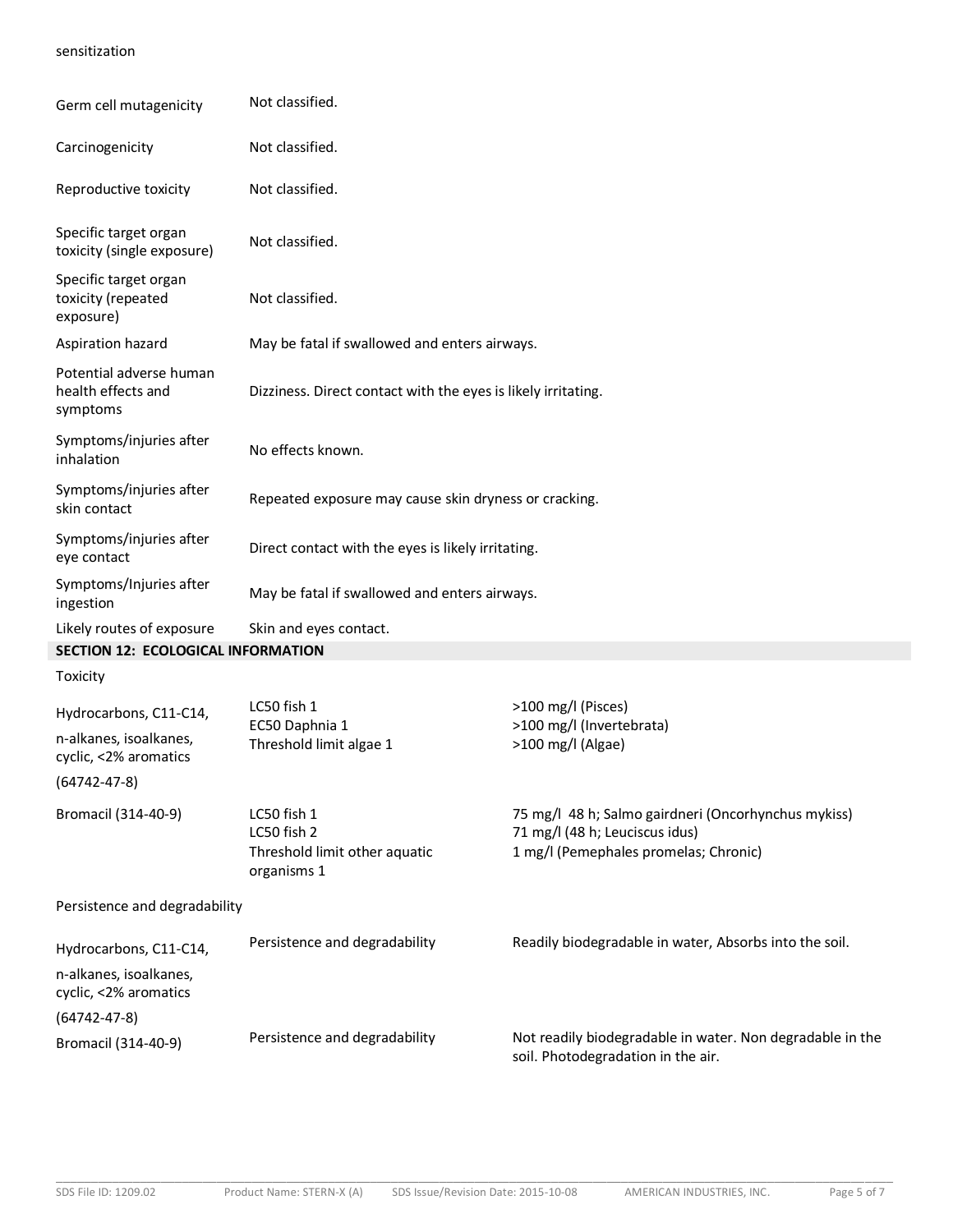| Hydrocarbons, C11-C14,<br>n-alkanes, isoalkanes,<br>cyclic, <2% aromatics<br>$(64742 - 47 - 8)$ | <b>LOG POW</b><br>Bioaccumulative potential                                                                                                                                                                                                                        | $6 - 8.2$<br>High potential for bioaccumulation (Log Kow >5).                                                                                               |  |  |
|-------------------------------------------------------------------------------------------------|--------------------------------------------------------------------------------------------------------------------------------------------------------------------------------------------------------------------------------------------------------------------|-------------------------------------------------------------------------------------------------------------------------------------------------------------|--|--|
| Bromacil (314-40-9)                                                                             | BCF fish 1<br>BCF fish 2<br>Log Pow<br>Bioaccumulative potential                                                                                                                                                                                                   | 2.8 - 26.5 (672h; Leuciscus idus; Fresh weight)<br>4.25 (388 h; Pimephales promelas; Fresh weight)<br>2.11<br>Low potential for bioaccumulation (BCF <500). |  |  |
| <b>SECTION 13: DISPOSAL CONSIDERATIONS</b>                                                      |                                                                                                                                                                                                                                                                    |                                                                                                                                                             |  |  |
| Waste treatment methods                                                                         | Collect and reclaim or dispose in sealed containers at licensed waste disposal site. Contents under<br>pressure. Do not puncture, incinerate or crush. Dispose of contents/container to comply with<br>local/regional/national/international regulations.          |                                                                                                                                                             |  |  |
| Waste disposal<br>recommendations                                                               | Dispose in a safe manner in accordance with local/national regulations.                                                                                                                                                                                            |                                                                                                                                                             |  |  |
| Additional information                                                                          | Empty containers should be taken for recycle, recovery or waste ion accordance with local regulation.<br>Handle empty containers with care because residual vapors are flammable. Handle unclean empty<br>containers as full ones. Do not re-use empty containers. |                                                                                                                                                             |  |  |
| <b>SECTION 14: TRANSPORT INFORMATION</b>                                                        |                                                                                                                                                                                                                                                                    |                                                                                                                                                             |  |  |
| <b>DOT</b>                                                                                      | Class: 2.1 Flammable gas<br>UN:1950<br>Class: 2.14                                                                                                                                                                                                                 |                                                                                                                                                             |  |  |
|                                                                                                 | Proper Shipping Name: Aerosols, Flammable                                                                                                                                                                                                                          |                                                                                                                                                             |  |  |

This product meets the exception requirements of section 173.306 as a limited quantity and may be shipped as a limited quantity. Until 12/31/2020, the "Consumer Commodity - ORM-D" marking may still be used in place of the new limited quantity diamond mark for packages of UN 1950 Aerosols. Limited quantities require the limited quantity diamond mark on cartons after 12/31/20 and may be used now in place of the "Consumer Commodity ORM-D" marking and both may be displayed concurrently.

#### **SECTION 15: REGULATORY INFORMATION**

TSCA Status: All chemicals are listed or exempt.

This product or mixture contains the following chemicals subject to the reporting requirements of SARA Title iii, Section 313 and 40 CFR Part 372.

| Bromacil<br>2-(2-butoxyethoxy) ethanol, diethylene<br>glycol monobutyl ether | CAS No 314-40-9<br>CAS No 112-34-5                                                                                          | $1 - 2.5$<br>$10 - 20$                                               |
|------------------------------------------------------------------------------|-----------------------------------------------------------------------------------------------------------------------------|----------------------------------------------------------------------|
| Propane                                                                      | CAS NO 74-98-6                                                                                                              | Not listed on SARA Section 313 (Specific<br>toxic chemical listings) |
| Bromacil                                                                     | CAS No 314-40-9                                                                                                             | Not listed on SARA Section 313 (Specific<br>toxic chemical listings) |
| California Proposition 65                                                    | This [product does not contain substances known to the state of California to cause<br>cancer and/or reproductive toxicity. |                                                                      |

This chemical is a pesticide product registered by the Environmental Protection Agency and is subject to certain labeling requirements under federal pesticide law. These requirements differ from the classification criteria and hazard information required for safety data sheets, and for workplace labels of non-pesticide chemicals. Following is the hazard information as required on the pesticide label:

Caution: Harmful if absorbed through the skin. Avoid contact with skin, eyes, or clothing. EPA REG NO: 1088-114-38090